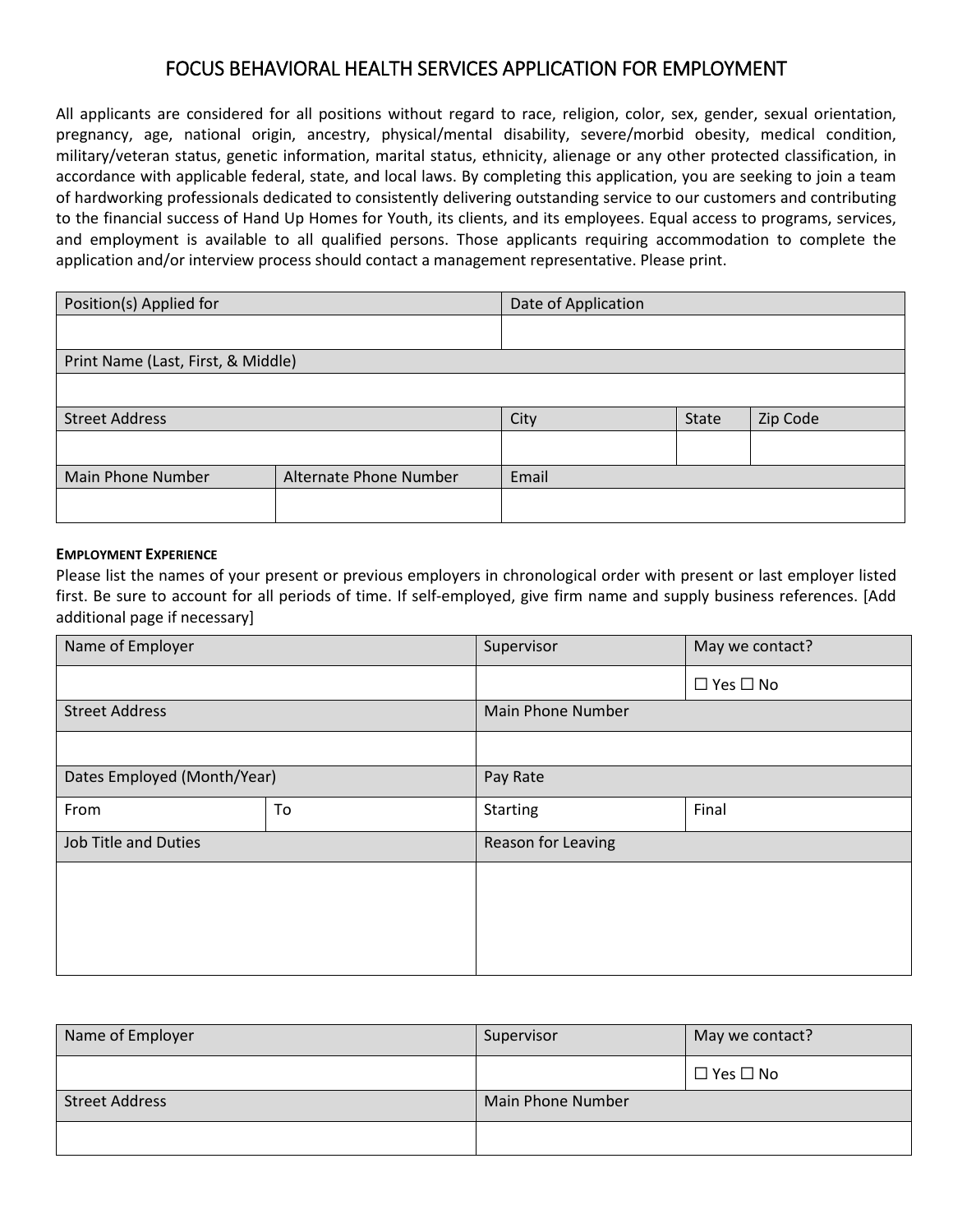| Dates Employed (Month/Year) |    | Pay Rate           |       |
|-----------------------------|----|--------------------|-------|
| From                        | To | Starting           | Final |
| Job Title and Duties        |    | Reason for Leaving |       |
|                             |    |                    |       |
|                             |    |                    |       |
|                             |    |                    |       |
|                             |    |                    |       |

| Name of Employer            |    | Supervisor         | May we contact?      |  |
|-----------------------------|----|--------------------|----------------------|--|
|                             |    |                    | $\Box$ Yes $\Box$ No |  |
| <b>Street Address</b>       |    | Main Phone Number  |                      |  |
|                             |    |                    |                      |  |
| Dates Employed (Month/Year) |    | Pay Rate           |                      |  |
| From                        | To | <b>Starting</b>    | Final                |  |
| <b>Job Title and Duties</b> |    | Reason for Leaving |                      |  |
|                             |    |                    |                      |  |
|                             |    |                    |                      |  |
|                             |    |                    |                      |  |
|                             |    |                    |                      |  |

Have you ever been involuntarily terminated or asked to resign from any job?.................................................☐ Yes ☐ No

If yes, please explain

Please explain any gaps in your employment history: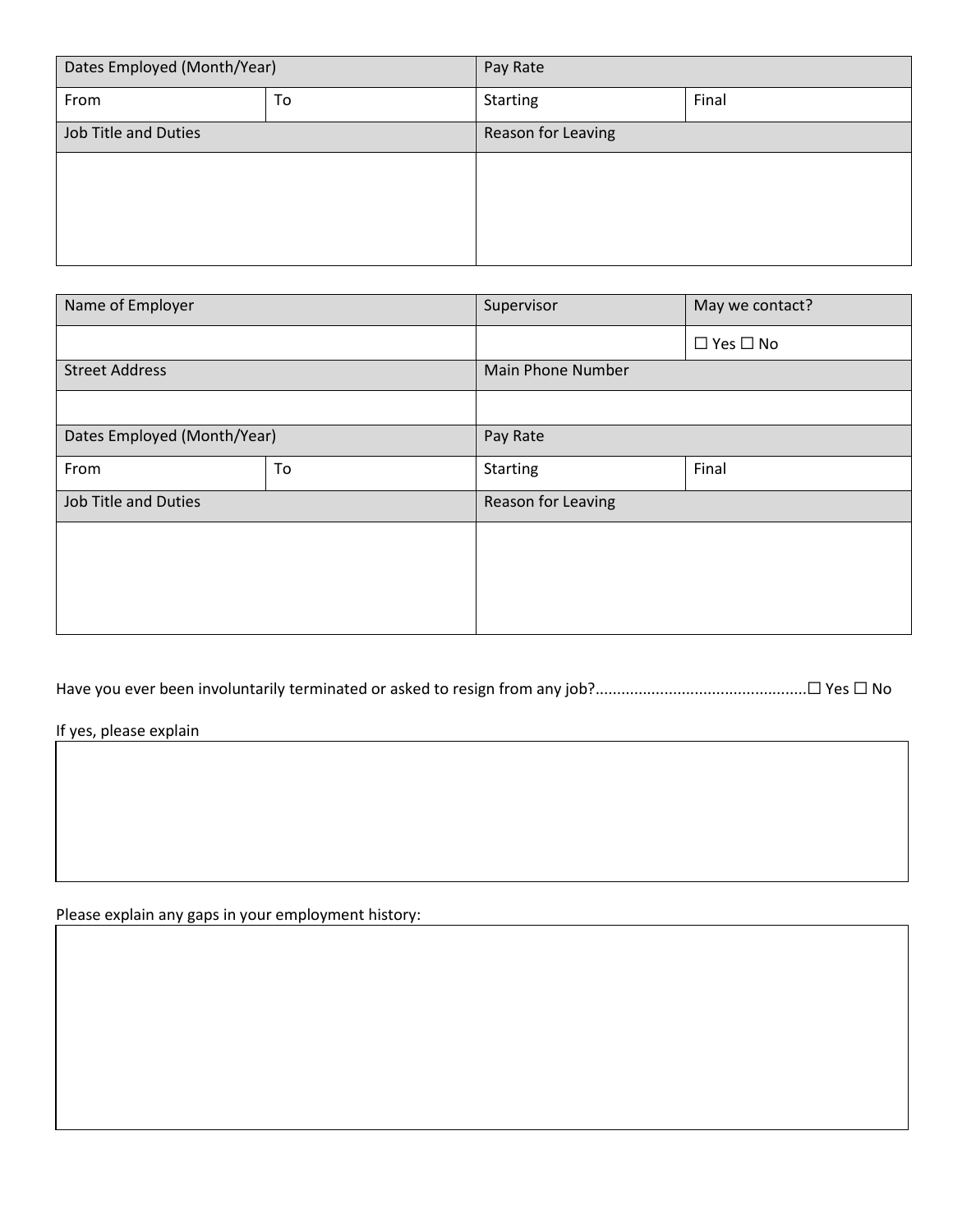Please list any other experience, job related skills, additional languages, or other qualifications that you believe should be considered in evaluating your qualifications for employment.

### **EDUCATION**

Please describe your educational background in the table provided below.

|                                     | <b>School Name</b> | Years<br>Completed | Diploma/<br>Degree<br>(Yes/No) | Course of<br>Study/Major | Specialized Training,<br>Skills, or Extra-Curricular<br>Activities |
|-------------------------------------|--------------------|--------------------|--------------------------------|--------------------------|--------------------------------------------------------------------|
| High School                         |                    |                    |                                |                          |                                                                    |
| College/<br>University              |                    |                    |                                |                          |                                                                    |
| Graduate/<br>Professional<br>School |                    |                    |                                |                          |                                                                    |
| Trade<br>School                     |                    |                    |                                |                          |                                                                    |
| Other                               |                    |                    |                                |                          |                                                                    |

## **BUSINESS AND PROFESSIONAL REFERENCES**

Please list three professional references of individuals who are **not** related to you.

| Relationship | Phone Number or Email |
|--------------|-----------------------|
|              |                       |
|              |                       |
|              |                       |
|              |                       |
|              |                       |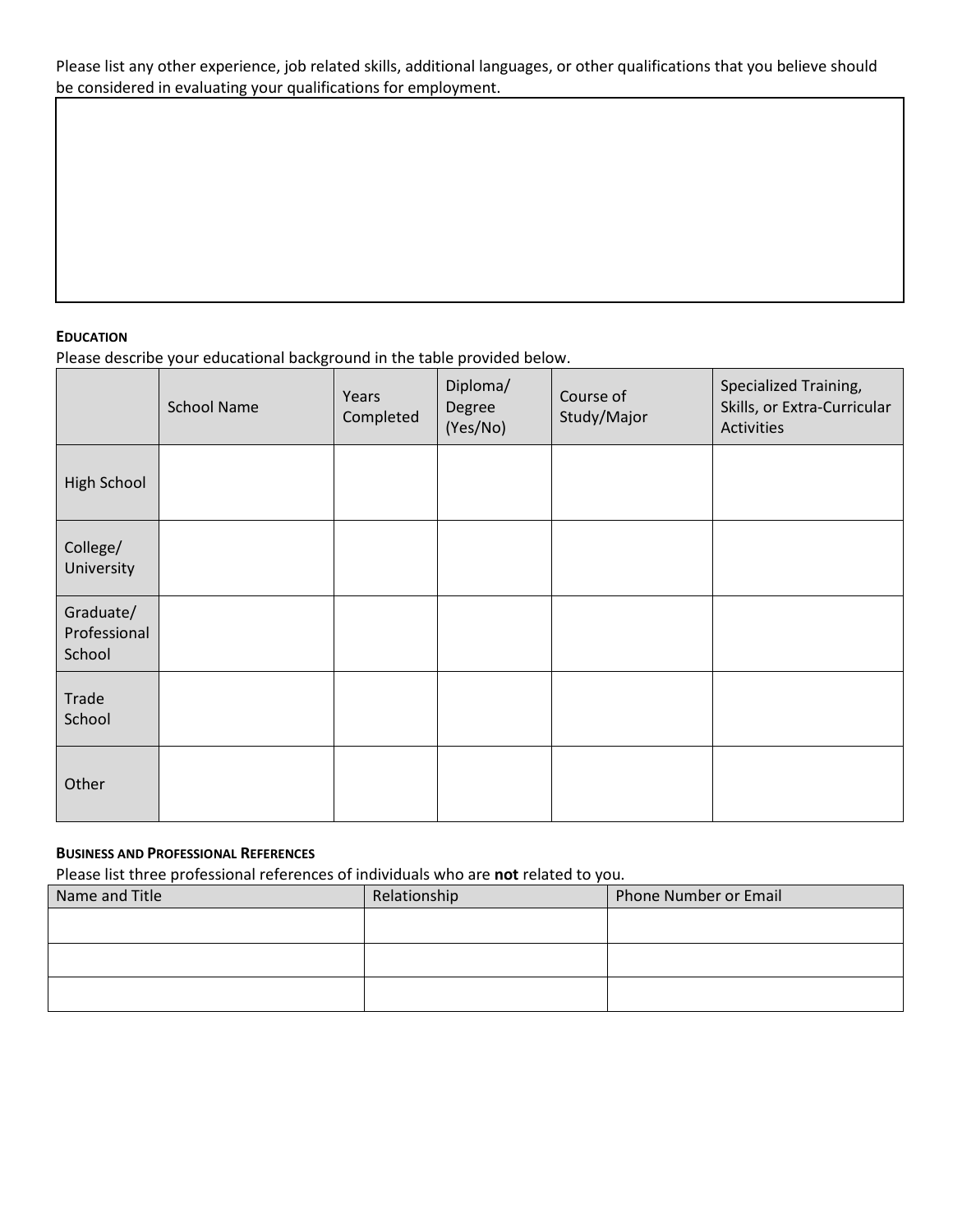#### **PERSONAL REFERENCES**

Please list three people who know you well.

| Name and Title | Relationship and Years Acquainted   Phone Number or Email |  |
|----------------|-----------------------------------------------------------|--|
|                |                                                           |  |
|                |                                                           |  |
|                |                                                           |  |
|                |                                                           |  |
|                |                                                           |  |

#### **GENERAL INFORMATION**

- 1. Have you ever used another name?............................................................................................☐ Yes ☐ No
- 2. Is any additional information relative to name changes, use of an assumed name, or nickname necessary to enable a check on your work and educational record?................................................................☐ Yes ☐ No
	- a. If yes to either of the above, please explain:
- 3. Have you ever worked for this company before?.........................................................................☐ Yes ☐ No a. If yes, please give dates and position: \_\_\_\_\_\_\_\_\_\_\_\_\_\_\_\_\_\_\_\_\_\_\_\_\_\_\_\_\_\_\_\_\_\_\_\_\_\_\_\_\_\_

4. Do you have friends and/or relatives working for this company?...............................................☐ Yes ☐ No

a. If yes, name(s) and relationship(s): \_\_\_\_\_\_\_\_\_\_\_\_\_\_\_\_\_\_\_\_\_\_\_\_\_\_\_\_\_\_\_\_\_\_\_\_\_\_\_\_\_\_\_\_\_

5. On what date are you available to begin work? \_\_\_\_\_\_\_\_\_\_\_\_\_\_\_\_\_\_\_\_\_\_\_\_\_\_\_\_\_\_\_

6. Days/Hours available to work:

|    | Monday      | Tuesday                                                                                                               | Wednesday | Thursday | Friday               | Saturday         | Sunday               |
|----|-------------|-----------------------------------------------------------------------------------------------------------------------|-----------|----------|----------------------|------------------|----------------------|
|    |             |                                                                                                                       |           |          |                      |                  |                      |
|    |             | 7. Are you available to work? $\Box$ Full-time $\Box$ Part-time                                                       |           |          | $\square$ Shift Work | $\Box$ Temporary |                      |
| 8. |             |                                                                                                                       |           |          |                      |                  |                      |
| 9. |             |                                                                                                                       |           |          |                      |                  |                      |
|    |             |                                                                                                                       |           |          |                      |                  |                      |
|    |             |                                                                                                                       |           |          |                      |                  |                      |
|    |             |                                                                                                                       |           |          |                      |                  |                      |
|    | $a_{\cdot}$ | Note: If under 18, hire is subject to verification that you are of minimum legal age.                                 |           |          |                      |                  |                      |
|    |             | 13. If hired, can you present evidence of your identity and legal right to work in this country? $\Box$ Yes $\Box$ No |           |          |                      |                  |                      |
|    |             | 14. Are you able to perform the essential job functions of the job for which you are applying with or without         |           |          |                      |                  |                      |
|    |             |                                                                                                                       |           |          |                      |                  |                      |
|    | a.          | Note: We comply with the ADA and consider reasonable accommodation measures that may be                               |           |          |                      |                  |                      |
|    |             | necessary for qualified applicants/employees to perform essential job functions.                                      |           |          |                      |                  |                      |
|    | b.          | Have you lived in the state of North Carolina for the past 5 consecutive years?                                       |           |          |                      |                  | $\Box$ Yes $\Box$ No |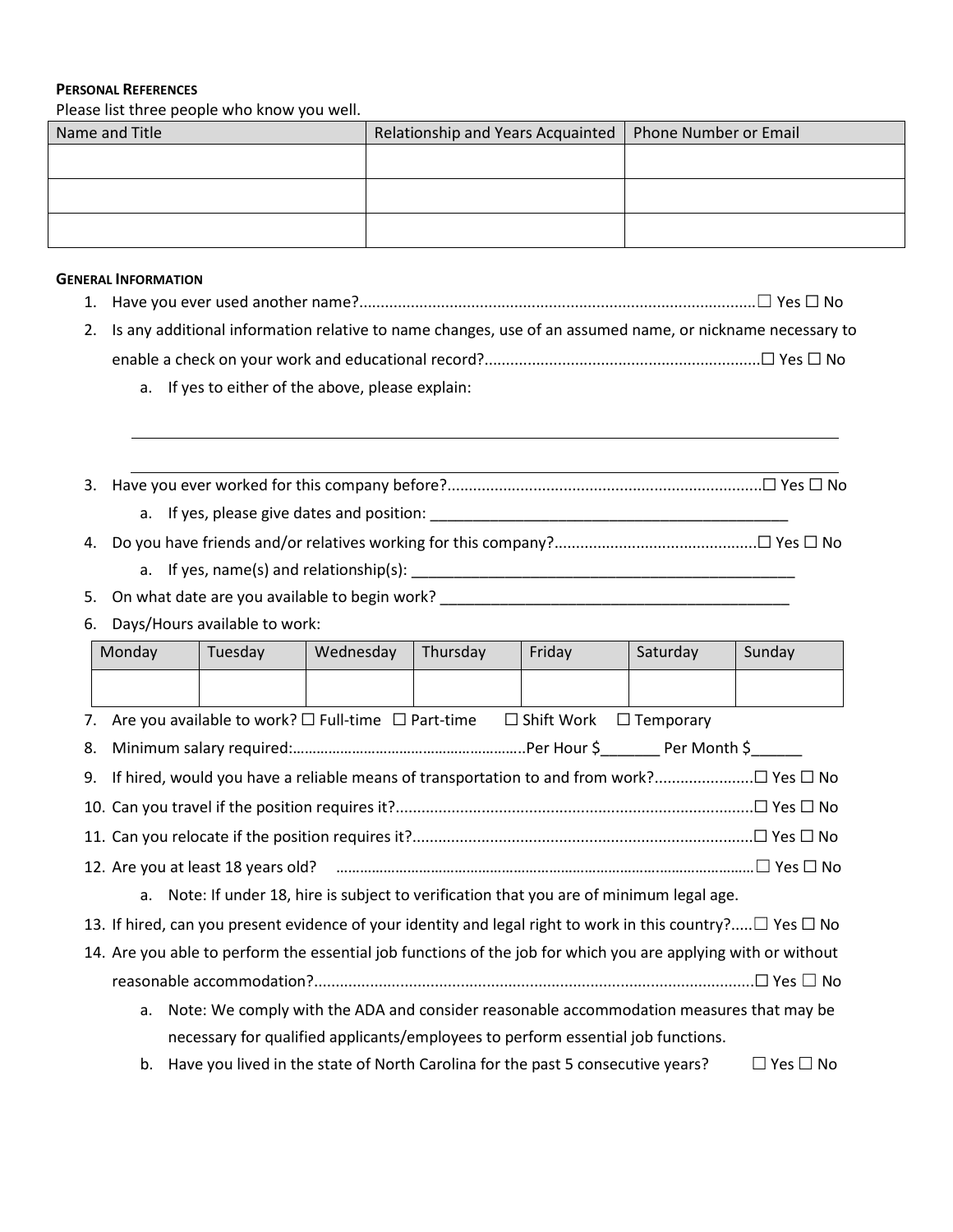#### **APPLICANT STATEMENT AND AGREEMENT**

NC regulation (10A NCAC 27G .0202) states all facilities or services shall require that all applicants for employment disclose any criminal conviction. The impact of this information on a decision regarding employment shall be based upon the offense in relationship to the job for which you are applying. Please disclose any criminal convictions below:

\_\_\_\_\_\_\_\_\_\_\_\_\_\_\_\_\_\_\_\_\_\_\_\_\_\_\_\_\_\_\_\_\_\_\_\_\_\_\_\_\_\_\_\_\_\_\_\_\_\_\_\_\_\_\_\_\_\_\_\_\_\_\_\_\_\_\_\_\_\_\_\_\_\_\_\_\_\_\_\_\_\_\_\_\_\_\_\_\_\_\_\_\_\_\_\_\_\_ \_\_\_\_\_\_\_\_\_\_\_\_\_\_\_\_\_\_\_\_\_\_\_\_\_\_\_\_\_\_\_\_\_\_\_\_\_\_\_\_\_\_\_\_\_\_\_\_\_\_\_\_\_\_\_\_\_\_\_\_\_\_\_\_\_\_\_\_\_\_\_\_\_\_\_\_\_\_\_\_\_\_\_\_\_\_\_\_\_\_\_\_\_\_\_\_\_\_ \_\_\_\_\_\_\_\_\_\_\_\_\_\_\_\_\_\_\_\_\_\_\_\_\_\_\_\_\_\_\_\_\_\_\_\_\_\_\_\_\_\_\_\_\_\_\_\_\_\_\_\_\_\_\_\_\_\_\_\_\_\_\_\_\_\_\_\_\_\_\_\_\_\_\_\_\_\_\_\_\_\_\_\_\_\_\_\_\_\_\_\_\_\_\_\_\_\_ \_\_\_\_\_\_\_\_\_\_\_\_\_\_\_\_\_\_\_\_\_\_\_\_\_\_\_\_\_\_\_\_\_\_\_\_\_\_\_\_\_\_\_\_\_\_\_\_\_\_\_\_\_\_\_\_\_\_\_\_\_\_\_\_\_\_\_\_\_\_\_\_\_\_\_\_\_\_\_\_\_\_\_\_\_\_\_\_\_\_\_\_\_\_\_\_\_\_

#### **Please read and initial each paragraph below. If there is anything that you do not understand, please ask.**

\_\_\_\_\_ I hereby authorize Focus Behavioral Health Services to thoroughly investigate my references, work record, education and other matters related to my suitability for employment and, further, authorize the prior employers and references I have listed to disclose to Focus Behavioral Health Services any and all letters, reports and other information related to my work records, without giving me prior notice of such disclosure. In addition, I hereby release Focus Behavioral Health Services, my former employers and all other persons, corporations, partnerships and associations from any and all claims, demands or liabilities arising out of or in any way related to such investigation or disclosure.

In the event of my employment with Focus Behavioral Health Services, I understand that I am required to comply with all rules and regulations of Hand Up Homes for Youth.

If hired, I understand and agree that my employment with Focus Behavioral Health Services is at-will, and that neither I, nor Focus Behavioral Health Services is required to continue the employment relationship for any specific term. I further understand that Focus Behavioral Health Services or I may terminate the employment relationship at any time, with or without cause, and with or without notice. I understand that the at-will status of my employment cannot be amended, modified, or altered in any way by any oral modifications.

\_\_\_\_\_ I understand that safety of employees is extremely important to Focus Behavioral Health Services and that Focus Behavioral Health Services is committed to ensuring a safe working environment. I understand that I, and every employee, have a responsibility to prevent accidents and injuries by observing all safety procedures and guidelines and following the directions of my site supervisor. I understand and agree to comply with federal, state, and local regulations related to on-the-job safety and health.

I hereby certify that the answers given by me are true and correct to the best of my knowledge. I further certify that I, the undersigned applicant, have personally completed this application. I understand that any omission or misstatement of material fact on this application or on any document used to secure employment shall be grounds for rejection of this application or for immediate discharge if I am employed, regardless of the time elapsed before discovery.

I understand that if I am selected for hire, it will be necessary for me to provide satisfactory evidence of my identity and legal authority to work in the United States, and that federal immigration laws require me to complete an I-9 Form in this regard.

\_\_\_\_\_ I understand that if any term, provision, or portion of this Agreement is declared void or unenforceable, it shall be severed and the remainder of this Agreement shall be enforceable.

**MY SIGNATURE BELOW ATTESTS TO THE FACT THAT I HAVE READ, UNDERSTAND, AND AGREE TO ALL OF THE ABOVE TERMS.**

| Signature<br>. . | Name (print):<br> | י ^ate<br> |
|------------------|-------------------|------------|
|------------------|-------------------|------------|

Legal Disclaimer: This document is intended for informational purposes only, and does not constitute legal information or advice. This information and all HR Support Center materials are provided in consultation with federal and state statutes and do not encompass other regulations that may exist, such as local ordinances. Transmission of documents or information through the HR Support Center does not create an attorney-client relationship. If you are seeking legal advice, you are encouraged to consult an attorney.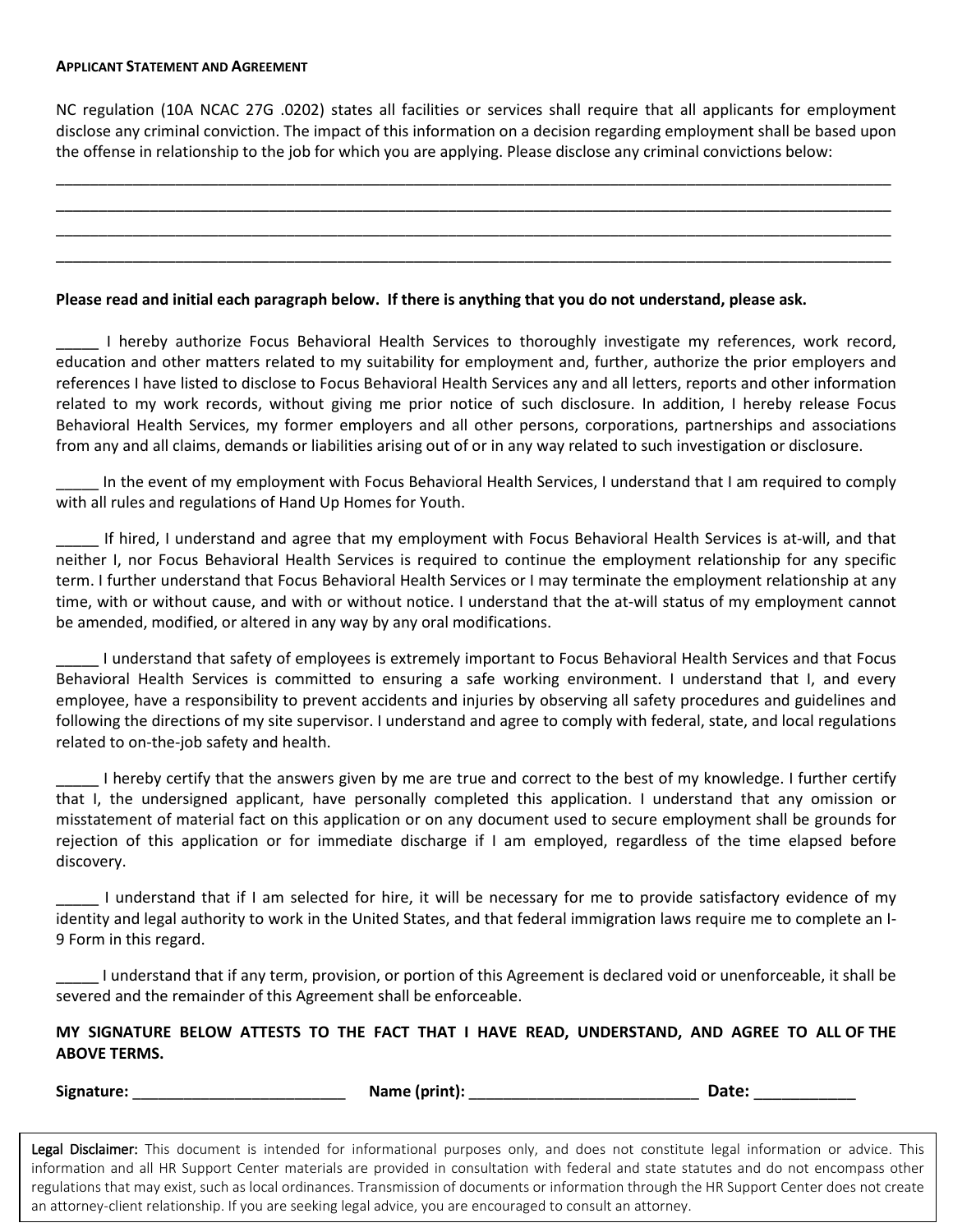# **BACKGROUND CHECK NOTICE TO APPLICANT ANDAUTHORIZATIONFOR CONSUMERREPORT**

THE PURPOSE OF THIS NOTICE IS TO INFORM YOU THAT WE WILL BE CONDUCTING A PRE-EMPLOYMENT BACKGROUND INVESTIGATION IN CONJUNCTION WITH YOUR APPLICATION FOR EMPLOYMENT WITH OUR COMPANY. THIS BACKGROUND INVESTIGATION MAY INVOLVE VERIFYING OR REVIEWING ANY OF THE FOLLOWING RELEVANT INFORMATION:

- Social Security Number
- DMV Record
- Criminal Convictions
- Prior Employment History
- Educational History
- Fingerprinting

As part of this investigation, the Company will obtain a consumer report from a Consumer Reporting Agency, Focus Behavioral Health Services, for employment purposes. The Company may use information in the consumer report for decisions related to your employment. A copy of the report will be provided to you, free of charge, if you wish.

By your signature below, you authorize the Company to obtain this consumer report. If you wish to receive a copy of the report, please include your address below. This notice and authorization is in accordance with the Fair Credit Reporting Act.

**I AUTHORIZE THE COMPANY TO OBTAIN A CONSUMER REPORT FOR EMPLOYMENT PURPOSES.**

|                                                                | Date: _______________                                                                 |
|----------------------------------------------------------------|---------------------------------------------------------------------------------------|
| I wish to receive a copy of my consumer report. My address is: |                                                                                       |
|                                                                | Street Address: The City: City: City: State: Zip code:                                |
|                                                                | THE FOLLOWING IS INTENDED TO INFORM AND OTHERWISE NOTIFY THE CREDIT REPORTING AGENCY: |

**This notice is intended to certify compliance, to the best of our abiity, with the requirements as outlined in the Fair Credit Reporting Act. The applicant or employee's signature demonstrates their express authorization and understanding of this background check and the information that it will yield.** 

# **I, the Employer, certify the following:**

- The applicant, or employee, has been notified, and their permission was granted to get a consumer report;
- I have complied with all of the FCRA requirements; and
- "Therewill beno discrimination againstthe applicant or othermisuse ofthe information", asprovided by any applicable federal or state equal opportunity laws or regulations.

| Signature:    | Date:  |
|---------------|--------|
| Name (print): | Title: |

Legal Disclaimer: This document is intended for informational purposes only, and does not constitute legal information or advice. This information and all HR Support Center materials are provided in consultation with federal and state statutes and do not encompass other regulations that may exist, such as local ordinances. Transmission of documents or information through the HR Support Center does not create an attorney-client relationship. If you are seeking legal advice, you are encouraged to consult an attorney.